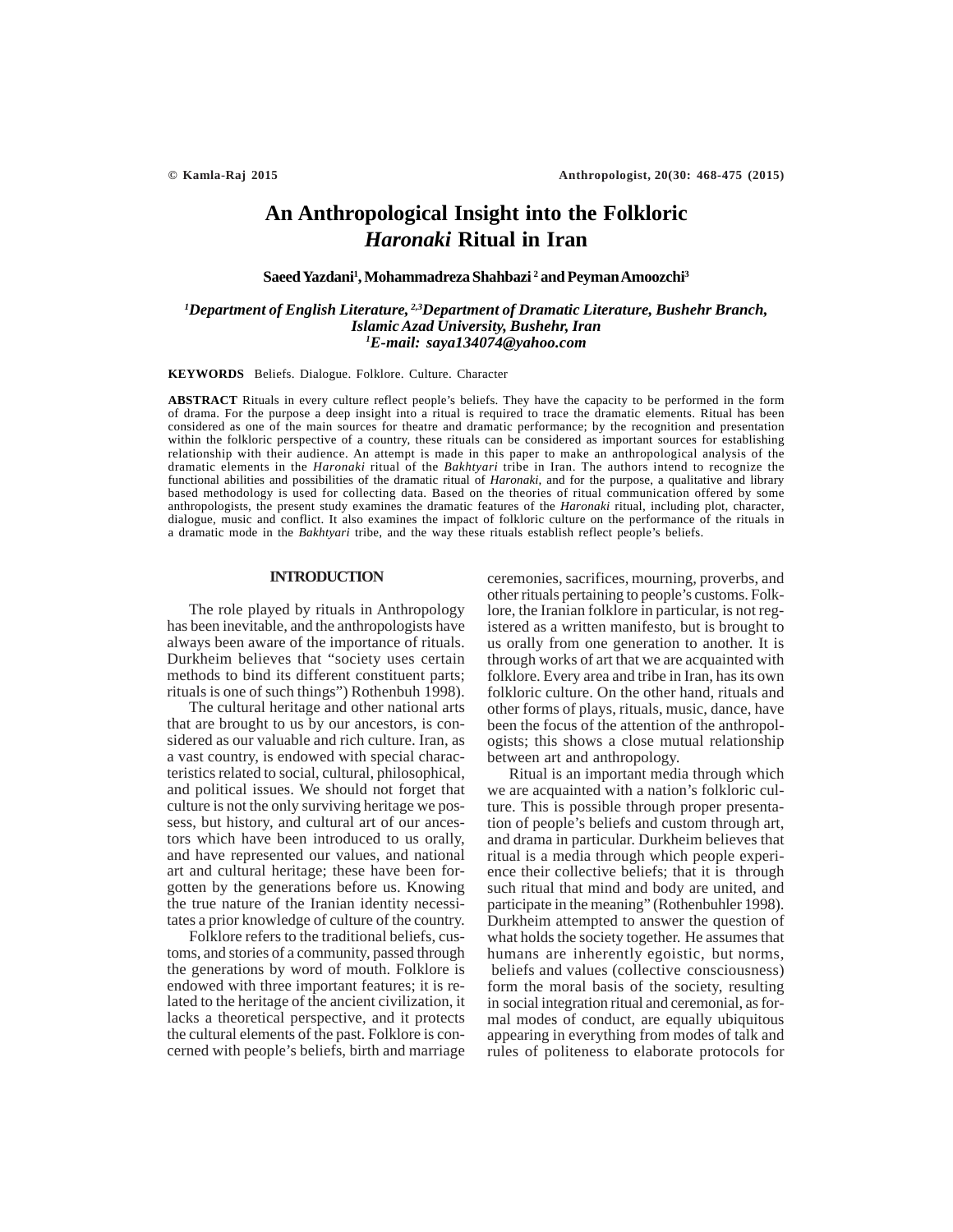events of state. Ritual and rite, ceremonial and ceremony are symbolic social actions, modes of communication that implicate individuals in the social order, creating realities whilst expressing ideas and attitudes about rituals. If ritual should function in a society, it should display the hidden customs (Rothenbuhler1998).

Since the folkloric culture is manifested through rituals and drama in Iran, it should be added that drama could not be effective without reflecting people's beliefs and lives; it should fall within the cultural and ritual perspective, for "ritual is connected with custom and culture of people and tribes, in particular. It is in this kind of ritual that the audience feels at home" (Anasori 1380). If those responsible for bringing about these ritualistic dramas do their responsibilities properly, then the greatness of the rituals and traditions can be traced. Theatre is originated from rituals, and it is the ritualistic elements that create a unity between performers and the audience. Thus, we should turn to the roots of these rituals and realize their significance.

On the other hand, rituals play important roles in bringing different generations together. Rituals are symbolic and common acts performed in different human societies, paving the way for the people to relate to the metaphysical forces. These rituals can be directed by special people of a society; these people include magicians, sorcerers, witches, and showmen. These rituals might as well take place in open areas or in secret. (Payne 2015)

## *Bakhtyari* **Tribe**

The culture and history of every tribe reflects the background of that tribe. This background introduces the structure and the basis of the lives of people in the tribe; it shows the passage of time. The tribes in Iran possess long histories, and each one of them carries the heritage of the country as a whole.

*Bakhtyari* tribe is one of the most prominent tribes in Iran; it possesses a very long history. It has played a crucial role in the promotion of the Iranian culture. Walther Hinz,<sup>1</sup> in his book entitled *Das Reich Elam (1964)* points out to the characteristics of different tribes including Illam tribe that is associated with the *Bakhtyari* tribe. He maintains: "The members of the tribe have survived many wars, and they have held important place in the history of Iran before even the arrivals of the first Aryan race in Iran near Zagros Mountains; they have held important position in the *Achaemenid* dynasty" (Hinz 1964). Jane Dieulafoy2 in her book entitled *Iran, Chaldea* and *Susa* (1881), maintains:

These courageous women living on the mountains of Iran's *Lorestan* are well known throughout the world. It was believed that whenever *Darius* (The great king of *Persia*) happened to leave *Susa*<sup>3</sup> for *Takht-E-Jamshid*<sup>4</sup> , he used to pay them some money in extending his gratitude to them; It was also believed that Alexander (who invaded Iran), could not bring these people under his subjugation. Even today, these people are somehow independent, and they do not surrender to the demands of the present kings. (Iran, *Chaldea* and *Susa* 1990)

Thus in order to trace the importance of rituals and folkloric culture in Iran, it is essential to point out to the important characteristics of different tribes in Iran, with an emphasis on one of the most important tribes, *Bakhtyari* tribe.

## **Theoretical Framework**

As far as ritual is concerned, it is a means of communication used to "integrate mind and matter, general and particular, past and present, and the basic structures of individual's life" (Rothenbuhler1998). Rothenbuhler further ads that the basic principles and the meaning ritual is obtained through the presentation of symbols, what matters for a ritual is performance which is essential for the manifestation of ritual. This opinion falls in line with that of Durkheim who believes that ritual is a media through which people experience their collective beliefs; that it is through such ritual that mind and matter are united.

Another important viewpoint concerning ritual from the dramatic perspective is the theory of ritual communications. It clearly points out that the manifestation of rituals and ceremonies requires audience and stage for demonstration. An attempt is made in this article by the authors to make use of this theory to show the importance of rituals in Iran. The relationship between ritual and performance is inevitable.

Ritual is not a form or process of thinking; it is a form of action. People use their bodies to enact rituals and their thoughts to perform them; ritual has an external form. It is rather performed than discussed. Rothenbuhler considers performance as "an issue that is determined in an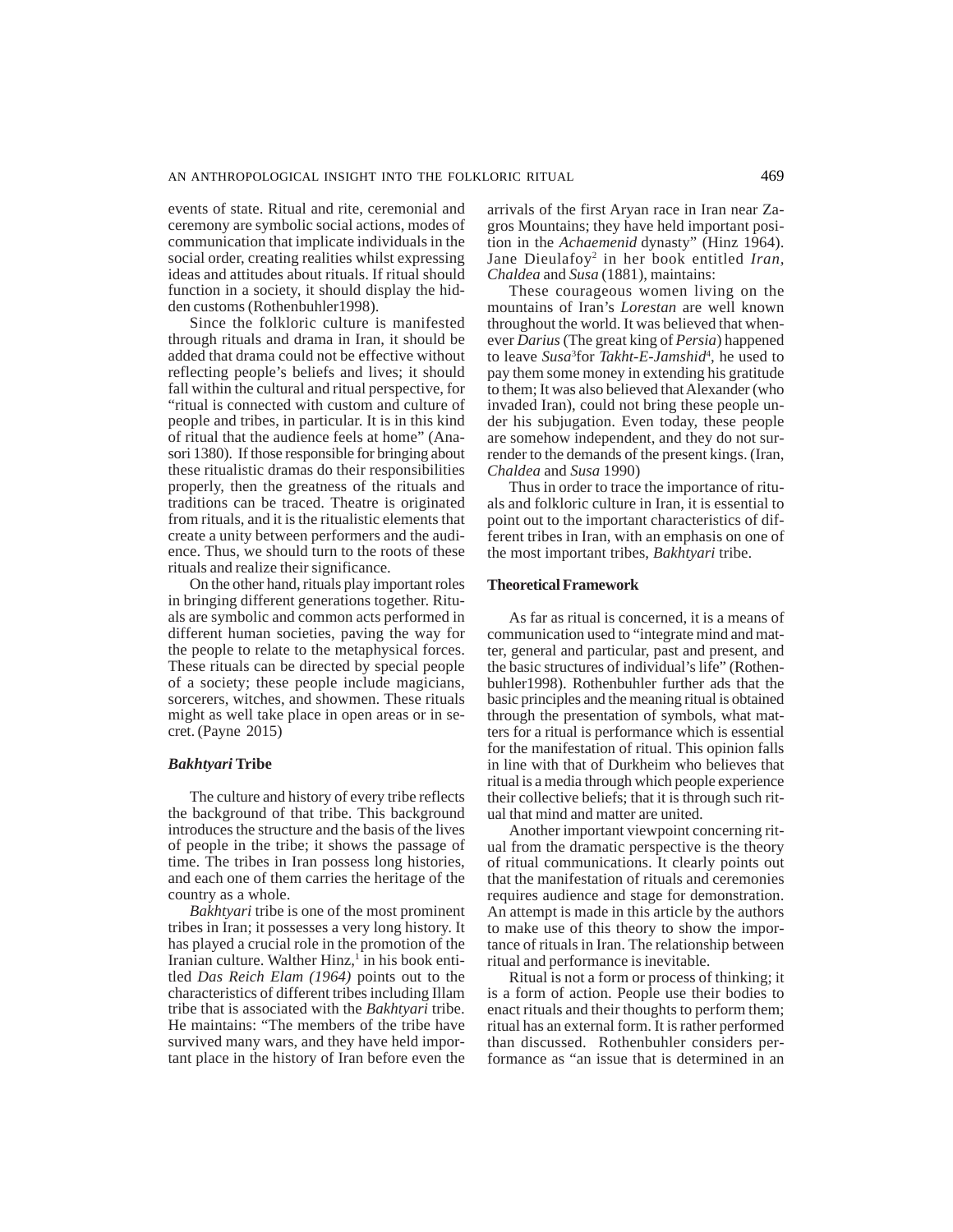aesthetical manner and an important form of communication" (Rothenbuhler 1998).

One of the important theories dealing with the ritualistic origin of drama, belongs to Oscar Brockett maintains that the interest in the place of theatre accelerated by the end of  $19<sup>th</sup>$  century, because it was then that the anthropologist turned to be more curious to know things. As a result, the modern societies can have access to the theatre of the past thousand years. Ritual and theatre use common medias including: music, dance, dialogue, mask, dress, performers, audience and stage; each one of these elements has its own specific function in the modern world. (Brockett 2013)

Another important the orician that is considered here is Antonin Artaud. Considering salvation and resurrection of man two things important in the development of man's life, Artaud believes that we should consider the atmosphere of the stage sacred, and fill it with the powers that horrify people. He supports ritualistic theatre and intends to create a theatre far from storytelling and characterization based on reality. For him, ritual helps releasing the destructive forces present in man's unconscious; theatre has also the same effect on the audience. This is the same catharsis, taking place in a ritual, helping man achieve solace (Artaud 1926).

Another important anthropologist who, collaborating with Richard Schechner, has developed the practice of ritualistic symbolism in the form of performance based local rituals is Victor Terner. Schechner believes that there is a strong relationship between ritual and theatre, because both reflect a common activity of performance; this activity is characterized by the combination of two main elements of entertainment and effectiveness. This combination is inseparable, and none of the elements can exist separately. When the element of entertainment outdoes the other, it results in the formation of theatre; and when the element of effectiveness outdoes the other, it results in the construction of ritual. He believes: "Aesthetic theatre reaches its climax when the two elements interact" (Schechner1995).

There are others who support the anthropology of theatre. One of such figures is Eugenu Bareba, who emphasizes the importance of performance. "When the artists perform rituals, they become interested in the personalities involved in the concerned ritual" (Hosseini 1384).

Augusto Boal<sup>5</sup> was another theatre director who realized the importance of the anthropology of theatre. Acquainted with the anthropology of theatre, he used it in his folkloric theatre. In this kind of theatre, "song, dance, customs, and other folkloric rituals were used, because mixing customs and traditions with theatre lead to the promotion of both". In this kind of theatre, the folkloric stories were used (Boal 1979).

As far as the use of music in folkloric rituals is concerned, some anthropologists consider music an important part of the cultural mentality of every tribe. Franz Boas<sup>6</sup> is one of the anthropologists who considered the study of music as an important responsibility of the anthropologists, because "music persists in all of the activities of some of the tribes and cultures; these activities include: battles, games, works, customs, rituals, and so on" (Boas 1989).

Alan Parkhurst Merriam**<sup>7</sup>** (1923 - 1980) was the first anthropologist who made a study of music from an anthropological perspective in his book entitled, The Anthropology of Music (1964). In his book, he promoted ethnology and its methods and, in his later studies, he amended his original concept of "music in culture" to "music *as* culture" (Merriam 1964). He believes that people are involved with music, without paying attention to society, culture and its complications. He offers some objectives for the function of music in the social orders: 1- the expression of feelings, 2- the pleasure of beauty, 3- entertainment, 4- the symbolic expression and manifestation, 5- influencing the general institutions and rituals, 6- to help the consistency of culture, 7- to help obtaining a social integrity. (Merriam 1964)

Considering these theories of ritual communication and other relevant theories, the authors here focus on the dramatic characteristics of rituals and their functions in Iran, with an emphasis on *Bakhtyari* tribe. By an analysis of these elements, the authors will be able to help the recognition of the potentialities and significance of the folkloric culture and rituals in the countries like Iran.

# **Objectives**

In this study, an attempt is made to analyze the dramatic features of *the Haronaki* ritual in the *Bakhtyari* tribe, according to theory of "ritual communication" offered by the anthropolo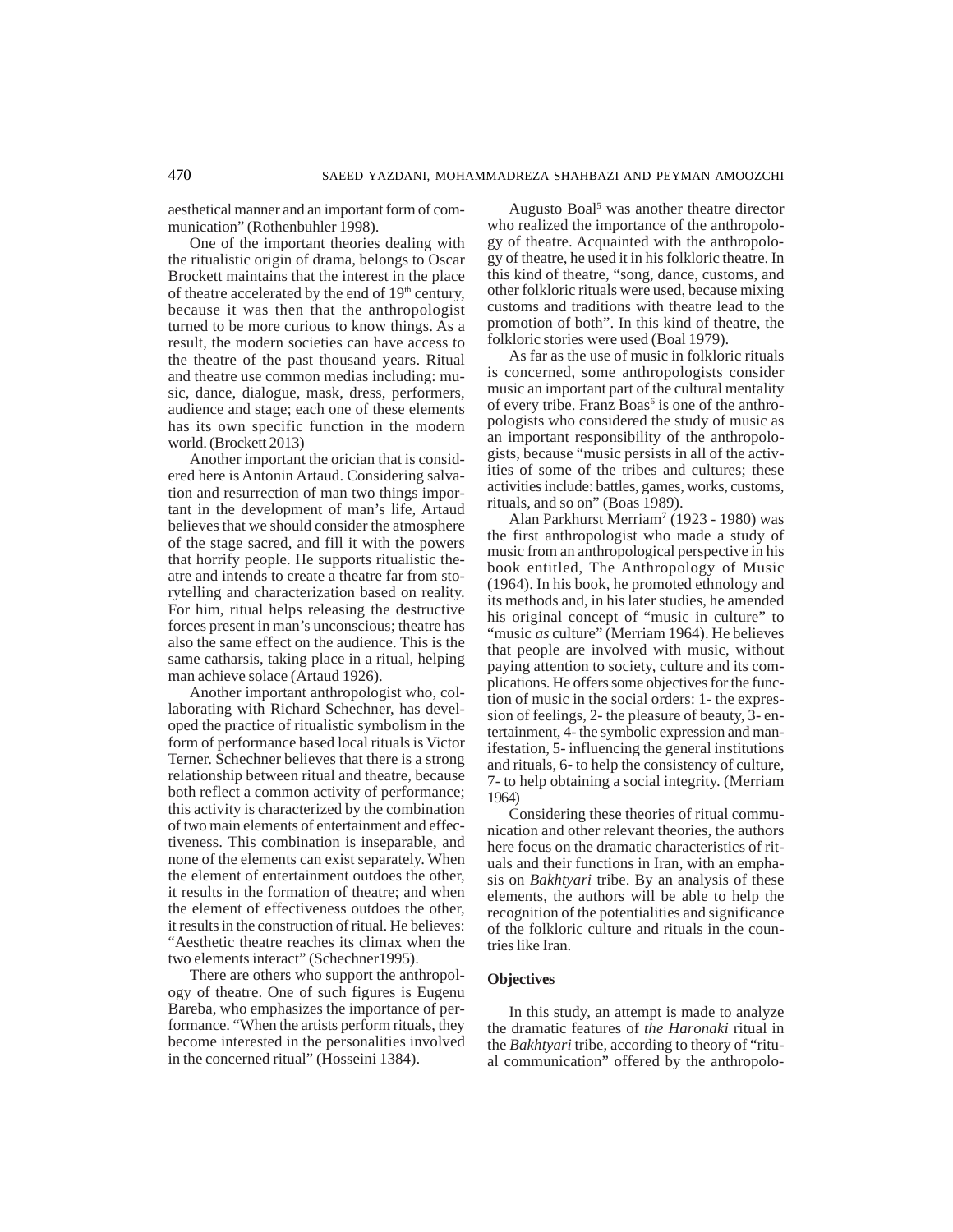gists. The main question here is that whether a ritual based on the folkloric culture of the *Bakhtyari* tribe can have dramatic features. The paper intends to investigate whether the beliefs held by *Bakhtyari* people are reflected in their rituals.

## **METHODOLOGY**

An important issue discussed today in the modern societies, is the issue of folkloric cultural heritage one nation might use in order to find possibility of reconstructing rituals of the past; this requires an analysis of the nation's culture and rituals, and the beliefs these rituals reflect. This study is based on a qualitative and descriptive research methodology; it also uses a librarybased analytical study of the theories propounded by the anthropologists on the issue of rituals.

## **OBSERVATIONS AND DISCUSSION**

People's beliefs and rituals are inseparable. In the beginning, human life was dominated by horrors, the horrors of the unknown forces and other phenomena like lightening, famine, disease, and storms. Thus, man was forced to find ways to make up for these horrors; he turned to dances and, in this way, he was able to overcome his disappointments. This led to the performance of religious rituals. There is no doubt that all religious rituals, traditions and cultural rituals are manifested in the forms of dramas. Most of these dramas are rooted in people's beliefs and other rituals, and are somehow related to the folkloric culture. They reflected people's beliefs.

Indeed, in a theatre the actors are not more important than the audience is. During such ritualistic demonstrations, the daily happenings, people's lives, their needs, sorrows, happiness, their beliefs are brought to the surface; the prayers, invocations, singing and dancing, all create an atmosphere where people are inclined to thank God and glorify the souls of the dear lost ones. A theatre based on rituals, is used for creating connection. It connects man with his past; the stage is the stage of life, and the scene of challenges represents the scene of battles between good and evil, life and death. Such a theatre is not meant to "entertain, but it is a kind of theatre that dominates our lives; here we, as the audiences, supervise over those characters who reflect us" (Anasori 1358:9). Those who play in these ritualistic theatres are committed to their

own cultural heritages; they enact rituals of death, life, resurrection, mourning, and other sacred events. Sometimes they are united in order to defend the thirsty earth.

It was in the late  $19<sup>th</sup>$  century that the anthropologists focused on the importance of theatre and its elements, especially those theatres based on the people's beliefs and rituals. This perspective took place in three phases:

1. The first phase 1875 – 1915, when the anthropologists lead by Sir James Frazer (1998) claimed that cultures follow an evolutionary model; thus the primitive societies in the modern age, can provide us with reliable sources on theatre of the thousand years ago. It was believed that man in the beginning, started to believe in forces which appeared to have control over food and other materials essential for the formers; survival. Since these people were ignorant of the supernatural forces, they associated afore mentioned forces with magic; thus they tried to find ways to glorify these forces, and it was only possible through certain methods which further developed into rituals.

2. The second phase began from 1915, when a new school the school of social anthropology known as Functionalism originated by Bronislaw Malinowski<sup>8</sup> (1884–1942) who rejected Frazer's notion of rituals. Malinowski's approach to social theory was a brand of functionalism emphasizing how social and cultural institutions serve basic individual's needs. (Malinowski 1944)

3. It was after the World War II that structuralism was constructed. The founder of this school was Claude Lévi-Strauss<sup>9</sup> (1908 – 2009) who believed that that the "savage" mind had the same structures as the "civilized" mind and that human characteristics are the same everywhere. He believed that different societies might have institutions that were similar in many obvious ways and yet, served different functions. Nevertheless, he maintains that every society creates its own cultural course. What is important for Strauss is the way brain functions; he finds the answer in the analysis of myth. He concludes that " there are two kinds of thinking: the first one is magical – mythic thinking, and the second one is the scientific thinking" (Brockett 1377: 30).

From an anthropological perspective, culture has played an important role in establishing people's identities in a society. Cultural anthropology has indulged itself in various types of rituals,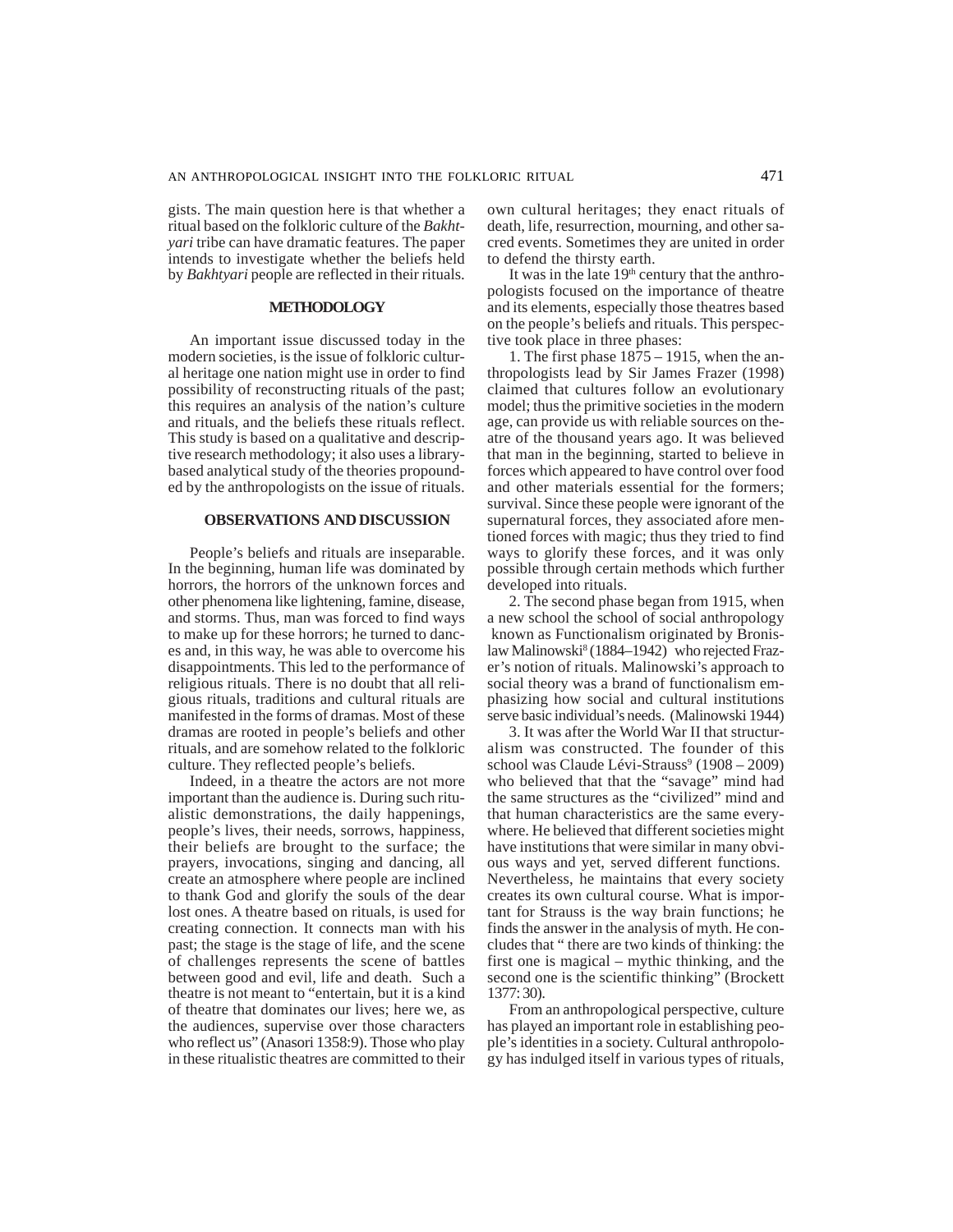customs, and social entities dealing with such institutions like marriage, social issues, art, magic, behaviors, and beliefs (Asgari 2015).

Brockett points out to the important characteristics of rituals in this way: First, ritual is a form of knowledge that tries to define man and his relationship with the world. Second, it can be considered as a way of teaching, because one of the important characteristic of a primitive society is lack of a written language; thus the performance of ritual as a means of transferring knowledge from one generation to another. Third, ritual can be performed to control the future happenings. Fourth, ritual is usually used to glorify supernatural forces, victories in war or hunting, the past of a tribe, or a hero. The fifth one is that, ritual can be entertaining and pleasant. (Brockett 32) Today, ritual and theatre use common basic things like, music, dance, dialogue, and so on.

#### *Haronaki*

It is also known as *Halhalahkusa*, *Kalalikuseh*. It is a kind of dramatic ritual that is performed during night, and in a rainless season (winter, in particular). It takes place in the famine stricken land where there is no rain. Men perform this ritual; *kuseh* symbolizes the demon of drought. One person is selected to serve as a *Kuseh*; he plays the main role. People dress him in black and place two horns on his head; he is surrounded by the young and the old, and finally decides to run away. In this way, people have been able to overcome the evil of drought. During the dark night, those surrounding the man keep on singing praying through the following songs:

*Hale hale halooneh*

*Khoda bezan baroneh (God help us with rain)*

*Se del gele ndaran (for the sake of those who complain)*

*Khoda bezan to baroneh )God help us with rain)*

*Ze raste qalae daron ( for those who own corn)*

*Ha har haronaki*

Meanwhile the people in the house offer a bowl of wheat flour to the group, it is here that suddenly another member of the house, usually the mother of a girl in the house, appear and throw water over the group. Having paid visits

to different houses and tents, the group make a big *Nan* out of the flour, called "*Gerdeh*". Prior to cooking *Gerdeh*, they hide a piece of wood or a red color bead so that the one who hides it, is unaware of its whereabouts. Once the *Nan* is cooked, they start dividing it between the members of the group; the person who happens to get the piece of wood or the bead, is expected to wear the dress of the *Kuseh*. The latter is beaten by the other members (the beating, of course, takes the form of a dramatic action). Once the beating starts, the old man of the group requests them to stop beating the *Kuseh*, promising them to pray for rain; the old man keeps on praying and asking God to give them rain and help him save his face among the his people, for he does not want to be embarrassed. In case the prayer is not fulfilled and it does not rain, the old man is prone to becoming *Kuseh*, himself, to be beaten by the group until someone else is found to help him out. The process is repeated as long as there is no rain.

#### **Dramatic Elements in the** *Haronaki* **Ritual**

*Haronaki* is one of the most dramatic *Bakhtyari* rituals. In analyzing these elements closely, we can clearly establish a connection between this ritual and a native drama. *Haronaki* is a ritual filled with signs that are rooted in the people's beliefs and culture.

*1. Water and Flour:* The element of water in this ritual, particularly when it is poured on *the Kuseh,* symbolizes rain. The tribe needs water and flour for survival. The people offer flour as an important gift given to them by God, and then they throw water at the group, as a sign of a wish for rain, because it is rain that produces flour. It was believed among the ancient Iranian people that sky was muscular and earth was feminine. It is clear that rain causes fertility of the earth that is why there are many rituals dealing with a wish for rain to come. The performance of drama in front of the sun, calling for storm by beating an anvil, and different kinds of dances, are examples of such rituals. As per the beliefs of the American Indians, rain is the seed of the god of storm and lightening; in the connection between sky and earth, rain plays an important role as fertilizer. In the *Bakhtyari* tribe, it is the women and girls who carry water from the fountains, and it is also women who watch their own reflec-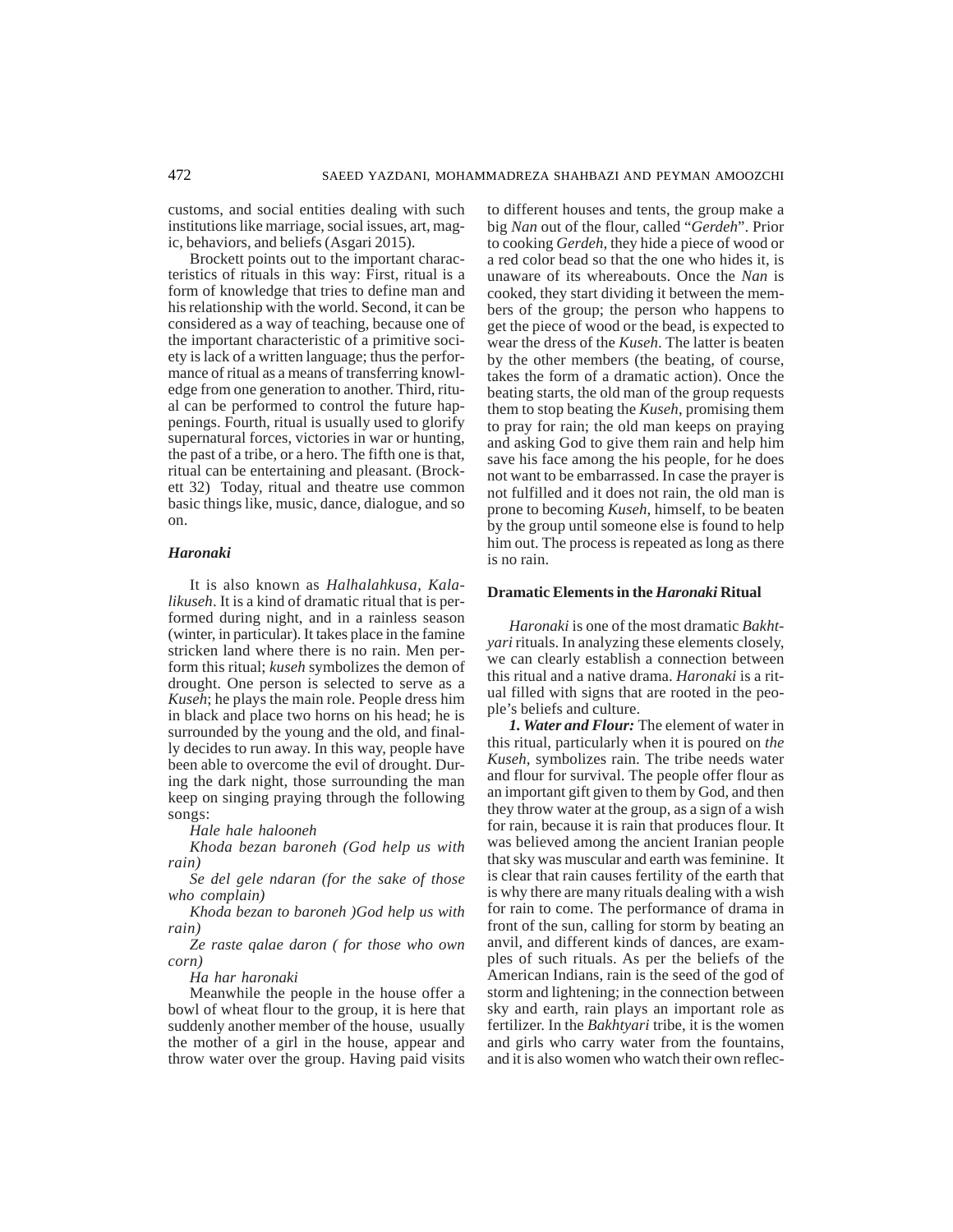tions in water; again, it is women who pour water on the *Kuseh*'s head during the *Haronaki* ritual.

*2. "Kuseh":"Kuseh"* symbolizes drought; since *Kuseh* is the name of a person who is without beard or mustache, therefore this character is considered as the central character so that God might bless him. Thus, in the *Haronaki* ritual, *Kuseh* has two functions: 1- a person to be sympathized, 2- the demon of drought.

*3. Bailsman (Zamen):* In fact, the bailsman is the person opposite the *Kuseh*; the former is one of the most important characters of the dramatic ritual of longing for rain. After the performance of innocence and misery of a pitiable creature in the ritualistic-dramatic form, a respected person, who is usually an elder man, is found as bailsman who guarantees that it would rain, provided that the group let go of the *Kuseh*. The bailsman represents a decent and good man for whose sake God might pour his blessing, here rain, for the people. He represents the virtues and positive features of man that can help him overcome problems.

*4. "Bell":* The bell is tightened on the top section of a piece of wood and it is carried by the *Kuseh*; it represents consciousness and awakening. The sound made by the bell does not only represent warning to people that the *Kuseh* is approaching, but it is also a sign of people's awareness of faith in God.

*5. "Rope":* Rope is used in this ritual as means of tying the *Kuseh*; it also represents domination, because the *Kuseh* is lead by people using the other end of the rope. This dramatic action shows the attitude that people finally overcome the demon of drought (represented by *Kuseh*), consider themselves victorious over the dark forces by praying and invocations.

*6. "Belief":* One of the most important motivating factors in the tribe that makes them turn to the ritual of *Haronaki*, is faith and belief in what their ancestors used to do. Those who turn to these rituals possess a simple and honest hearts. It is this belief in what they intend to do that brings them together. Belief is an element in the dramatic performance.

*7. "Time":* The performance takes place at night, and it is believed that the ritual is a means of overcoming darkness.

*8. "Plot":* The plot plays an important role in *Haronaki*; everything in the ritualistic play is clear and the people present in the ritual, or even the audience, know everything, except the result that is in the hand of God. They are optimistic that God will answer them, and this makes the play more interesting because at every time different people perform the ritual, different actions take place; this leads to suspense.

*9. "Conflict":* The main conflict in the ritual is between the people and nature, because it is nature that is to be blamed for the lack of rain.

*10. "Actor":* In this ritual all of the people are actors, some are in motion and some motionless, awaiting the result, those who are active, are believed to be of sky, and all of them are men and the young boys of the tribe. There is no woman acting here, because men are considered responsible for fertility.

*11. "Instruments":* The most important instrument and device used in a dramatic fashion is the bead or the piece of wood in the Nan, because it is this device that determines the fate of the performers. Whoever picks up this bead, he is destined to be dressed a *Kuseh*, and punished.

*12. "Dress":* The members of the group wear their own dresses, but the only one who wears a different dress is the *Kuseh* who is expected to dress in a way that he would be represented as the demon of drought and he would be punished.

*13. "Music":* During the time of the ritual, the people try to sing songs informing God of what they want. Since they do not carry any musical instruments, they would rather beat two pieces of stone together to produce the rhythm of the songs they sing.

#### **CONCLUSION**

The rituals are considered as performing means of what people are thought as far as their beliefs are concerned. Since these teachings include moral teachings, and they are far from any extreme for the members of a society, one can make out the direct relationship between the rituals and moral values; these are displayed when the members of a society perform the relevant ritual. The moral values that are transferred through rituals include: respect for the elders, respect for one's culture, faith, protection of children, patriotism, rejection of evil, challenging cruelty, friendship, and so on.

Religious ritual is a way used by people to make connection with the sacred creatures. These ritual are not only considered as means of getting rid of anxieties, but also a way for preparing for such disastrous happenings like death and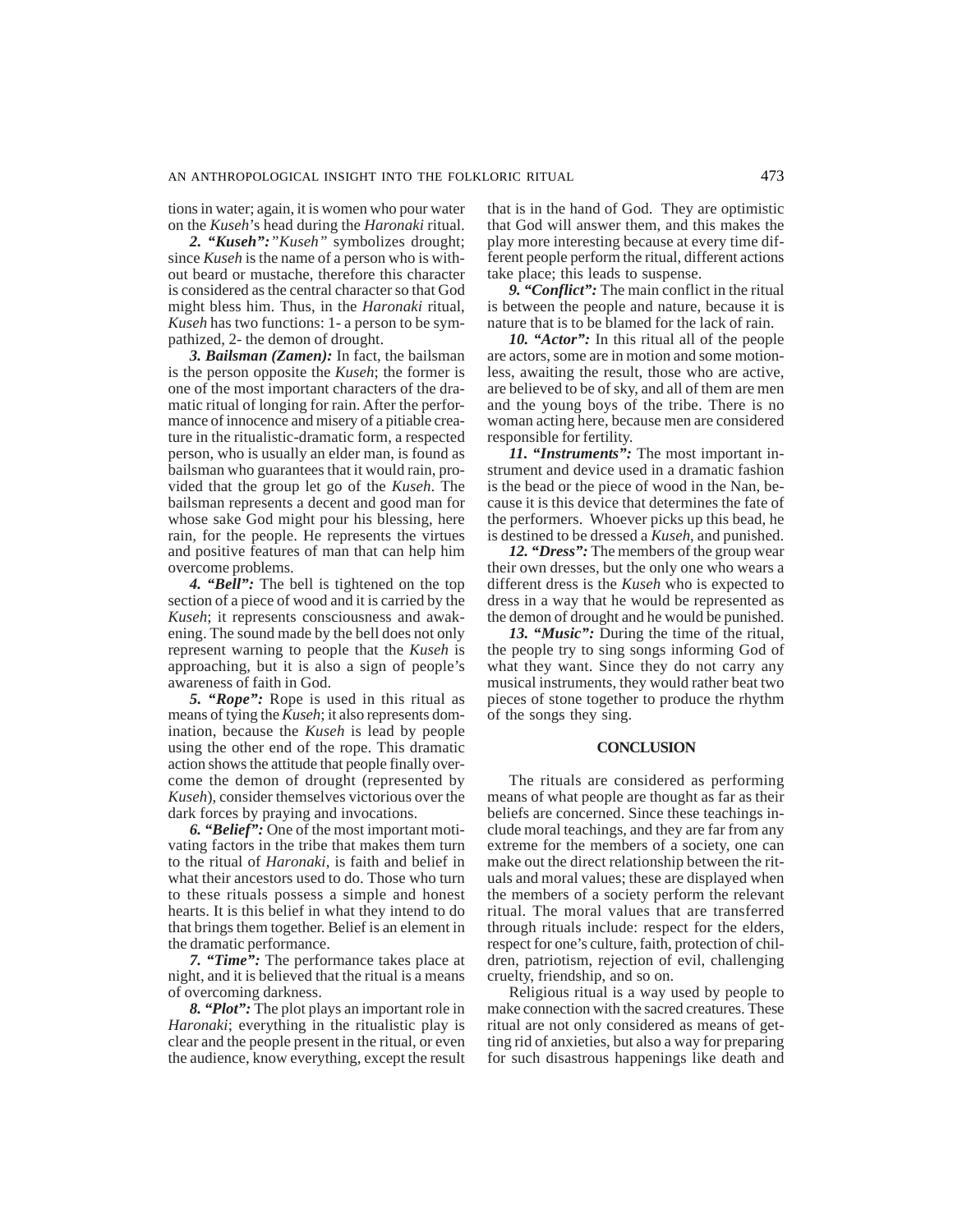other catastrophes. *Bakhtyari* tribe, with a deeper insight into the world through their rituals, intends to express the sorrows and happiness brought to them by nature, and share these with their fellow tribe men. Considering the theory of ritual communication and the attitudes of theatre directors and other the origins towards ritual, one can notice that these attitudes are applicable to the *Bakhtyari* tribe. By using dramatic elements, rituals intend to provide their audience with a meaning that can easily be applicable in their lives, so that in this way, a stronger bond between the people of *Bakhtyari* tribe is achieved and the dramatic capacities of these rituals will be determined.

According to Oscar Brockett, and with a look into the ritual of *Haronaki*, the *Bakhtyari* tribe tries to control incidents and other catastrophic events. According to Artaud, the performance of rituals can be used as means of releasing human instinct, getting rid of destructive forces from the unconscious. Schechner believes that the best way to establish a close relationship between ritual and drama, is the reflection of human life. It is this reflection that has manifested itself in the *Bakhtyari* tribe's rituals that, according to the ritual communication theory, are meant to be both entertaining and effective. Since, according to Schechner, a performance is based on realities and the purpose of which is to bring people together, this is applicable to *Bakhtyari* tribe. A local performance with signs and acceptable beliefs leads to a tribal belief.

There are common features between ritual and drama can be noticed in the *Bakhtyari* tribe. The relationship between signs in both drama and ritual, which leads to catharsis in people, the presence of directors and actors, the presence of particular time and place for the performance of rituals, all have their own impacts on the people of the tribe; all of these establish a relationship between the performers and the audience. All of these factors help making a closer relationship between rituals and drama in the tribe.

Comparing the attitudes of the different the origins towards ritual and theatre, it can be inferred that there are capacities for the formation of a perfect drama within the rituals. There are also different elements influential in the process. These elements include: plot, dialogue used by the characters, instruments, dresses, certain place and time, and the last element is the presence of the audience who sometimes participate in the plot.

The other important point is that people of *Bakhtyari* consist of different social classes; during the performance of the rituals, all of the classes come together and each plays its role based on its social position. Even the *"Tesh*mals<sup>"10</sup>, who are of lower social class, contribute in the performance by playing music.

All of these characteristics are originated in the rich culture of *Bakhtyari* tribe; the tribe tries to visualize its feelings and anxieties in the form of performance. The tribe has the capacity to present its traditional rituals in the form of drama.

#### **NOTES**

- 1 Hinz (A.) Walther(1906 1992)was a German scholar of Persian and Elamite studies; he was drawn increasingly to the people and culture of Persia.
- 2 Jane Dieulafoy (1851 1916) was a French archaeologist, explorer, novelist and journalist; she travelled to Iran to do explore the country's archaeological varieties.
- 3 Old name for *Shush*, an important city near in Iran; it was an important city for the *Achamanid* Dynasty in old Persia.
- 4 The Persian name for the throne of *Jamshid,* the capital city of the *Achamanid* Dynasty; it is located near Shiraz, in the southern part of Iran.
- 5 Augusto Boal was a Brazilian theatre director, writer and politician. He was the founder of Theatre of the Oppressed, a theatrical form originally used in radical popular education movements.
- 6 A German-American anthropologist and a pioneer of modern anthropology who has been called the "Father of American Anthropology".
- 7 Alan Parkhurst Merriam (1923 1980) was an American cultural

anthropologist and ethnomusicologist.

- 8 Bronis<sup>3</sup>aw Kasper Malinowski was a 20th century Polish anthropologist. He has been also referred to as a sociologist and ethnographer.
- Claude Lévi-Strauss (1908-2009)was a French anthropologist and ethnologist.
- 10 A very low class social group in the *Bakhtyari* tribe.

#### **REFERENCES**

- Anasori J 2002. *Anthropology and Psychology of Art*. Tehran: Roshd Publications.
- Artaud A 1926. *Artaud Anthology*. Paris: Editions Gallimard.
- Asgari Kh 2015. *Anthropology: Method, Approach, and Experience*. Tehran: Pegah Publications.
- Boal A 1979. *The Theatre of the Oppressed*. London: Pluto Press.
- Boas F 1989. *A Franz Boas Reader: The Shaping of American Anthropology,*1883-1911. Chicago: University of Chicago Press.
- Brockett OG 1997. *History of the Theater* (Trans. Azadi H). Tehran: Morvarid Publication.